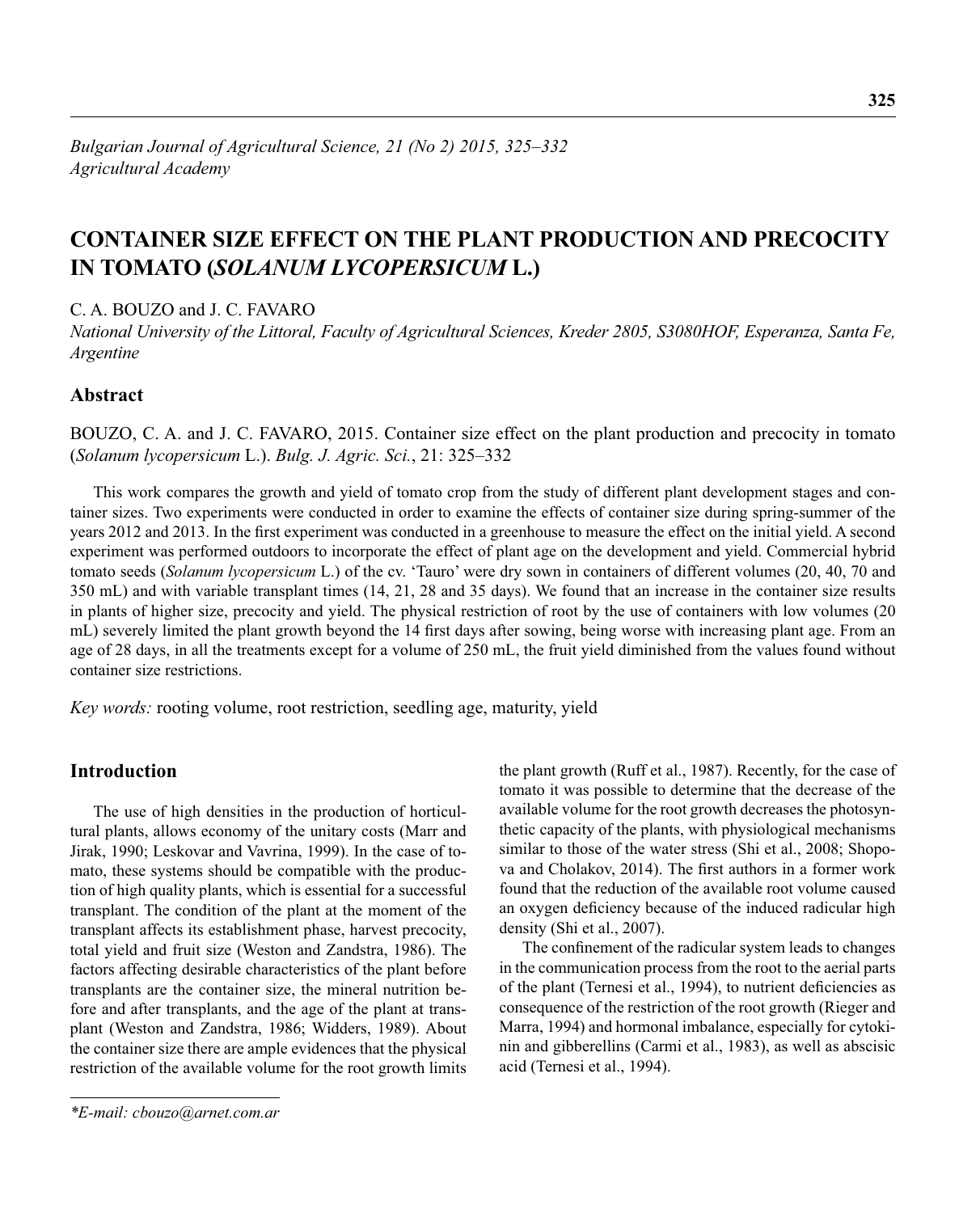The usage of small container volumes is an increasing trend since a few years ago, and due to the use of trays with high plant density, the plant maturity is delayed as well as the start of the harvest (Marr and Jirak, 1990). The root growth is not only affected by the container size but also by its shape and depth (NeSmith and Duval, 1984). Even with cells of the same shape and size, depending on the roughness of the internal wall of the cells, differences in the root growth are found (Liptay and Edwards, 1994). However, from a certain stage in the plant growth, the container volume starts to be restrictive of the root growth. Furthermore, higher plant density due to use of small containers exerts a stronger influence on the physiological features related to the quantity of the synthesized photosynthetic product (Shopova and Cholakov, 2014). This finding requires further investigation to determine the relation between the permanence time of the plant at the nursery and the container size used.

The aim of this work is to compare the growth and yield of tomato crop with plants produced using different container sizes and different chronological ages at the moment of transplant.

### **Materials and Methods**

Seeds of the commercial hybrid "Tauro F1" (Clause) were dry planted in containers of different sizes, and the later tomato plants (*Solanum lycopersicum* L.) of different ages were transplanted to the fields. In the nursery stage, the seedlings were grown in a greenhouse with polyethylene of long thermal duration 150 μm thick. The greenhouse was adapted to the production on horticultural plants, with benches 0.8 m height and fertigation with sprinklers. Two experiments were conducted in order to examine the effects of container size during spring-summer of the years 2012 and 2013. In the first experiment was conducted in a greenhouse to measure the effect on the initial yield. A second experiment was performed outdoors to analyze the effect combination of cell size and plant age on the crop development and yield.

The following containers were used: i) black polyethylene pots 50 um thick (7.3 cm diameter, 8.0 cm height and 350 mL volume) (V350); ii) plastic trays (32.5 cm  $\times$  27.0 cm, 30 cells of 4.3 cm side and 4.0 cm depth with 70 mL per cell) (V70); iii) polystyrene trays (60.5 cm  $\times$  39.5 cm; 126 conic cells of 3.5 cm side and 6.7 cm depth with 40 mL volume) (V40); iv) polystyrene trays (51.5 cm  $\times$  32.5 cm; 280 rectangular cells of 1.8 cm side and 6.1 cm depth, and 20 mL volume) (V20). Before sowing the containers were manually filled with soils made out of 20% perlite and pre-mix made of 80% peat (Sunshine Premix N° 6, SUNGRO-Horticulture, Canada), the mixture was homogenized with cement mixer, and proportions were calculated as volume ratios. The date of sowing and transplant was in the first experiment August 10<sup>th</sup> and September 19<sup>th</sup>, respectively. In the second experiment, the sowing date was: on December 29<sup>th</sup>, January 5<sup>th</sup>,  $12<sup>th</sup>$  and  $19<sup>th</sup>$  so that at the transplant on February  $2<sup>nd</sup>$ , plants were 35, 28, 21 and 14 days old, respectively. The treatment was a factorial combination which means  $4 \times 4$  treatments of the different container volumes (V350, V70, V40 and V20) and plant age (14, 21, 28 and 35 days).

During growth at the nursery a spraying irrigation of 5 mm daily was split in two applications over the day. After the  $7<sup>th</sup>$  day a nutritional solution containing 300 ppm N, 100 ppm P, 100 ppm K, 95 ppm Ca and 30 ppm Mg, was applied once a day.

In the two experiments, the plants were transplanted manually to the field on an Argiudol soil with a typical loamysandy texture, at Angel Gallardo (31°30'S y 60°43'W) known as "Horticultural Belt" of the city of Santa Fe, Argentine. In the 2012, the experiment was in a greenhouse, and the crop was done in rows separated 1.50 m and with plant distance of 0.25 m within the row, giving a population density of 26 000 plants per  $ha^{-1}$ . In the second experiment was in outdoor, and the crop was done in rows separated 1.40 m and with plant distance of 0.35 m within the row, giving a population density of 20 400 plants per ha<sup>-1</sup>. The plants were vertically guided to a single shoot by disbudding of lateral buds and using a stake per plant till a height of 1.80 m, when the apical bud was removed. The crop was drip fertigated applying a total of 250 kg ha<sup>-1</sup> N, 80 kg ha<sup>-1</sup> P and 350 kg ha<sup>-1</sup> K over all the cycle. The phytosanitary management in both experiments was the standard recommended for the region.

In both experiments, the experimental design was random blocks in 3 repetitions per treatment. Each experimental unit comprised 7 m of a row with 20 plants. The statistical data analysis was performed with Statgraphics® software. The experiment finished on April 9<sup>th</sup>, coincident with the harvest start. During the growth stage at the nursery as well as during crop, the hourly temperature was recorded with a data logger (Cava-Logger, Model LM35/01).

In the first experiment only and initial (30 days) yield  $(\text{kg m}^{-2})$  were determined. And in the second experiment the dry total matter and per organ weight (g), plant height (cm), number of leaves, foliar area  $(cm<sup>2</sup> plant<sup>-1</sup>)$ , plant age at anthesis (days), and yield ( $kg \, \text{m}^{-2}$ ), were determined. Root weight was determined at transplant. For the dry matter weight measurements, a heater with air circulation at 65°C temperature was used until the weight remained constant. The foliar area was estimated using an allometric equation (Astegiano et al., 2001) relating the leaf area (LA), maximum length (L) and maximum width (A) for each leaf:

$$
LA = 0.34(L \times A) - 9.31
$$
 (1)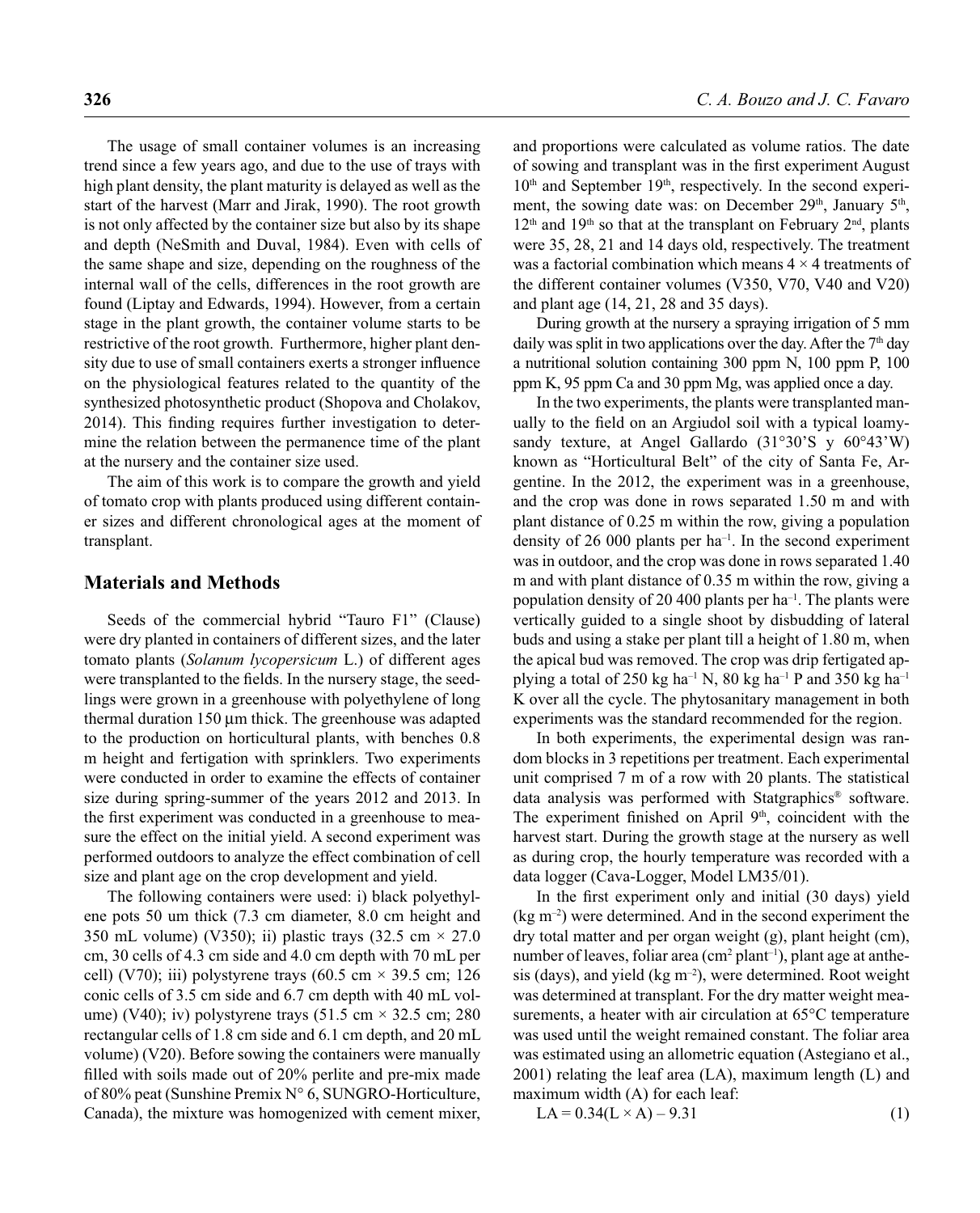### **Results and Discussion**

Average temperatures during the growing season were 24.7 and  $21.5^{\circ}$ C for the first and second experiment, respectively. The higher temperature in the first experiment was mainly due to the greenhouse effect.

In the first experiment, and after 7 days of starting the harvesting, V20 treatment reached a value in  $kg \, \text{m}^{-2}$  several times lower than the other treatments. Later, at 30 days, the V350 reaches a value between 30–40% higher than the V40 and V20 treatments; respectively (Figure 1). These results are representative of the field experiences of the authors and that several years ago were observed by Liptay and Edwards (1994) in tomato, and Porter et al. (2012) for others plant species. Based on these lines of evidence and for a more detailed study the second experiment was conducted to evaluate the effect of container size and transplant age on crop development and yield. This hypothesis is strengthened further by the recent results published by Shopova and Cholakov  $(2014)$ . These authors studied the effect of the influence of the seedlings age and growth area for late field tomato production, concluding that the physiological potential was affected by age and area of growth of seedlings.



# **Fig. 1. Effect of treatments as function of the container size (20, 40, 70 and 350 mL; V20, V40, V70 and V350;**  respectively) on yield (kg m<sup>-2</sup>) in the first 30 days of **harvest**

Values with different letters in each date are significantly different according to Tukey test  $(P < 0.05)$ 

In the second experiment, the visual aspect of the plants at the transplant evidenced differences caused by the treatments (Figure 2). The treatment V350 resulted in bigger sized plants (measured as weight of dry mass) compared to the other treatments ( $P \le 0.05$ ) (Table 1), independently of plant age. For example, starting from 14 days, plants grown in the treatment with the smallest container (V20) showed a reduction of about 60% weight of total dry mass compared with the treatment using the biggest volume (V350) (Table 1). Even treatments V40 y V70 also presented a smaller growth with significant statistical differences ( $P \le 0.05$ ) respect to treatment V350. The observed results during plant growth indicate that the onset of the perception of stress due to radical confinement occurs during the first stages of development. This has been observed in other works in tomato, showing that plants grown in volumes of 25 mL had a growth decrease already at 18 days in comparison with plants grown in bigger volumes (1500 mL) (Peterson et al., 1991).

At 28 and 35 days the differences in growth of the plants under treatment V350 were 12 times higher than for treatment V20 (Table 1). For 35 days old plants the total dry mass weight (TDMW) showed an exponential relation with the container volume (V) [TDMW =  $0.267$  exp  $(0.007 \text{ V})$ ]; R<sup>2</sup>  $= 0.97$ ). The increase of the dry mass with container volume was also found in another work, that used container volumes of 3.3; 27.0; 37.1 and 80 mL, but a quadratic relation was found (Kemble et al., 1994).

The size of the plants could be partially modified by the mineral nutrition, besides the effect of radical confinement. This might explain the results on tomato plants of Weston and Zandstra (1989). The authors used a container volume of 18.8 mL, to obtain plants with a higher weight of dry mass than those obtained in this work (V20 treatment) for the same age. The authors of that work used similar thermal and photoperiodic conditions to those of our work, but applied a 30% higher concentration of N in the fertigate.

The leaf area was higher for the higher sized containers and higher aged plants (Table 1). At 35 days of life the leaf area in treatment V350 was five times higher than in treatment V70. The height reached by the plants and the number of leaves followed the same trend as the leaf area. The higher leaf area in treatment V350 was due not only to the higher number of leaves but also that those leaves were bigger sized (more than 20 cm<sup>2</sup>) starting from day  $21<sup>st</sup>$ , in comparison to the other treatments that never exceeded  $7 \text{ cm}^2$  per leave (data not shown). This marked reduction in plant growth and especially in leaf area, due to radical restriction, was found not only for tomato (Weston and Zandstra, 1986), but for other horticultural species, like peppers (Weston, 1988), cabbage (Csizinszky and Schuster, 1993), water melon (Liu and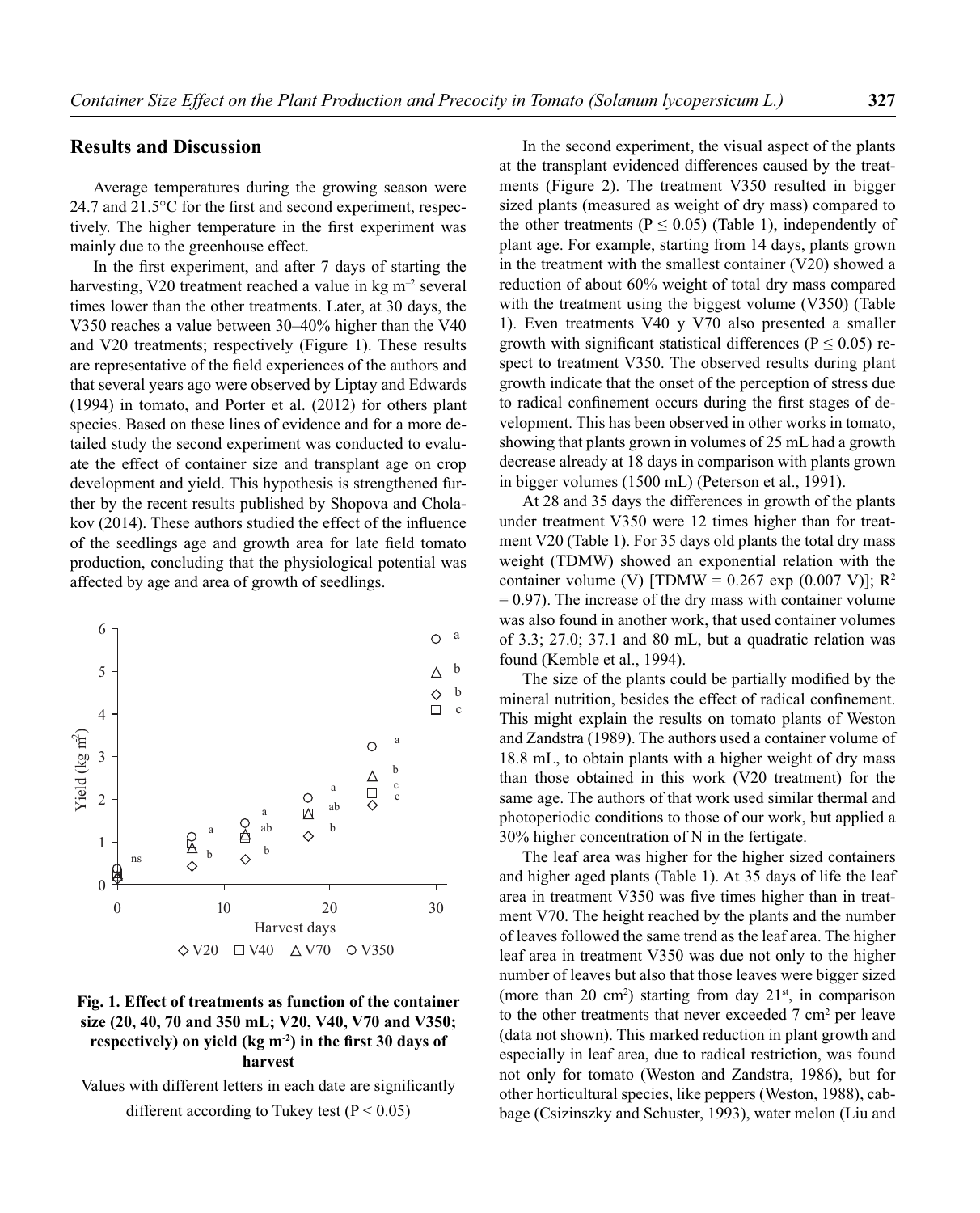Latimer, 1995) and zucchini (NeSmith, 1993). All those authors agree that the smaller values of leaf area were due both to the decrease of the area per leaf, as well as to the decrease in the number of leaves.

The radical restriction exerts an initial effect on the plant growth, but also with smaller container volumes, the plant density in the area increases, so does the competence for





**Fig. 2. Plant size at transplant in the second experiment (2013): (***a***) 14 days; (***b***) 21 days; (***c***) 28 days and (***d***) 35 days**

From left to right, in each case: plants undergoing treatments V350, V70, V40 andV20, respectively

aerial resources, like light (NeSmith and Duval, 1984). For example, treatment V350 had a plant density of 249 plants m-2, while for V70, V40 and V20 was of 341, 527 and 1673 plants m<sup>-2</sup>, respectively. In other works using volumes of 7 mL, 35 mL and 230 mL, modifications in the morphology of the tomato plants were observed, as well as modifications in the dry mass weight and foliar area (Mugnai et al., 2000).

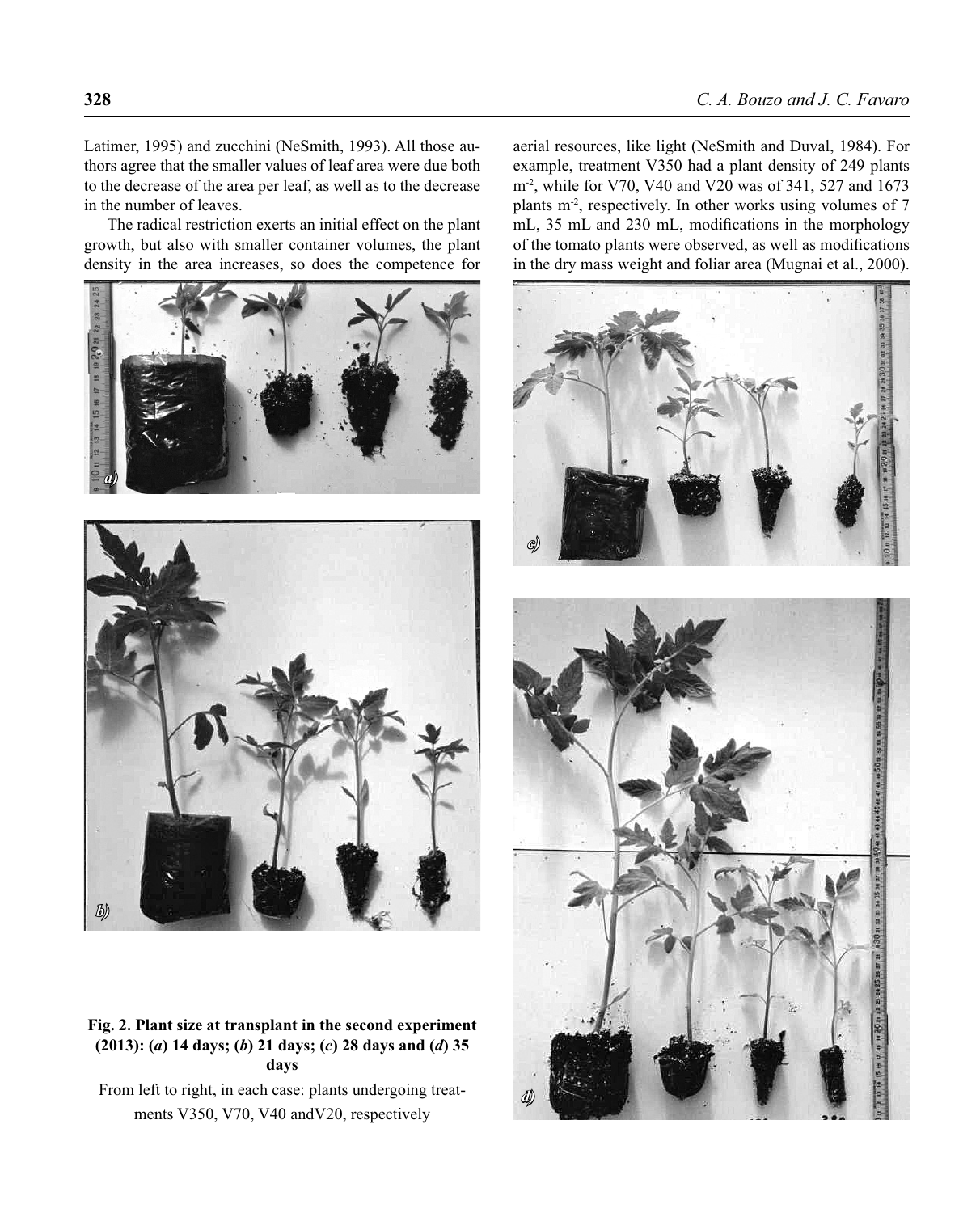#### **Table 1**

**Changes in dry mass weight (g), number of leaves, leaf area, LA (cm2 ) and height, H (cm) for tomato plants transplanted on February 2nd, as function of the treatments with different container volumes and permanence time at the nursery in the second experiment (2013)**

| Age, | Container |                       | Dry weight, g <sup>(*)</sup> |                      | Leaves,              | LA,              | Н,                |                   |
|------|-----------|-----------------------|------------------------------|----------------------|----------------------|------------------|-------------------|-------------------|
| Days |           | Leaf                  | <b>Stem</b>                  | Root                 | Total                | Nr.              | $\rm cm^2$        | cm                |
| 14   | V350      | $0.092$ <sup>a</sup>  | $0.022$ <sup>a</sup>         | $0.032$ <sup>a</sup> | $0.146^{\rm a}$      | 2.0 <sup>a</sup> | 16.8 <sup>a</sup> | 5.0 <sup>a</sup>  |
|      | V70       | $0.065^{ab}$          | 0.011 <sup>b</sup>           | 0.033a               | 0.108 <sup>b</sup>   | 2.0 <sup>a</sup> | 11.8 <sup>b</sup> | 5.0 <sup>a</sup>  |
|      | V40       | $0.061^{bc}$          | 0.011 <sup>b</sup>           | $0.031$ <sup>a</sup> | 0.103 <sup>b</sup>   | 2.0 <sup>a</sup> | 11.1 <sup>b</sup> | 5.0 <sup>a</sup>  |
|      | V20       | 0.035c                | 0.007c                       | $0.015^{b}$          | 0.058c               | 2.0 <sup>a</sup> | $6.4^\circ$       | 4.0 <sup>a</sup>  |
| 21   | V350      | $0.438$ <sup>a</sup>  | $0.168$ <sup>a</sup>         | $0.228$ <sup>a</sup> | $0.834$ <sup>a</sup> | 4.2 <sup>a</sup> | $83.5^{\circ}$    | $14.5^{\circ}$    |
|      | V70       | 0.092 <sup>b</sup>    | $0.035^{b}$                  | 0.073 <sup>b</sup>   | 0.200 <sup>b</sup>   | 3.8 <sup>a</sup> | 17.6 <sup>b</sup> | $9.4^{\rm b}$     |
|      | V40       | $0.087$ <sup>bc</sup> | 0.031 <sup>b</sup>           | 0.051 <sup>b</sup>   | 0.169 <sup>b</sup>   | 3.7 <sup>a</sup> | 15.8 <sup>b</sup> | 8.0 <sup>b</sup>  |
|      | V20       | 0.059c                | 0.017c                       | 0.020c               | 0.096c               | 3.7 <sup>a</sup> | 11.3 <sup>c</sup> | 7.0 <sup>b</sup>  |
| 28   | V350      | $0.980$ <sup>a</sup>  | $0.720$ <sup>a</sup>         | $0.550$ <sup>a</sup> | $2.250^{\rm a}$      | 6.1 <sup>a</sup> | $144.1^a$         | $35.0^{\circ}$    |
|      | V70       | 0.169 <sup>b</sup>    | 0.112 <sup>b</sup>           | $0.115^{b}$          | 0.396 <sup>b</sup>   | $5.2^{b}$        | 28.2 <sup>b</sup> | $18.4^{b}$        |
|      | V40       | $0.153^{bc}$          | 0.130 <sup>b</sup>           | 0.089 <sup>b</sup>   | 0.372 <sup>b</sup>   | 4.8 <sup>b</sup> | 24.2 <sup>b</sup> | 15.2 <sup>b</sup> |
|      | V20       | 0.106 <sup>c</sup>    | $0.045^{\circ}$              | 0.037c               | 0.187c               | $4.1^\circ$      | 15.6 <sup>c</sup> | $13.0^\circ$      |
| 35   | V350      | $1.140^a$             | $1.020$ <sup>a</sup>         | $0.691$ <sup>a</sup> | 2.851 <sup>a</sup>   | $7.3^{\rm a}$    | $190.4^{\circ}$   | $50.4^{\circ}$    |
|      | V70       | 0.234 <sup>b</sup>    | 0.119 <sup>b</sup>           | 0.140 <sup>b</sup>   | 0.493 <sup>b</sup>   | $5.1^{\rm b}$    | 34.4 <sup>b</sup> | $25.5^{\rm b}$    |
|      | V40       | $0.165^{bc}$          | 0.140 <sup>b</sup>           | 0.109 <sup>b</sup>   | 0.414 <sup>b</sup>   | 5.8 <sup>b</sup> | $25.5^\circ$      | $20.0^\circ$      |
|      | V20       | 0.110c                | 0.073c                       | 0.051c               | 0.234c               | 3.7 <sup>c</sup> | $18.4^{d}$        | 15.0 <sup>d</sup> |

(\*) The different letters in each column corresponds to significant differences according to Tuckey for  $P \le 0.05$ 

Considering the quantitative effect for the competence for light, the tomato leaves adapt to a low photosynthetically active radiation (PAR) by increasing the specific foliar area, thus diminishing their respiratory rate (Boardman, 1977). This means a plasticity reaction of the plants to the density increase. However, the increase of the specific leaf area brings an unfavorable aspect at the moment of transplant, facilitating the dehydration of the leaves when in the field and increased of water stress (Evans and Pooter, 2001). Besides, as observed in *Amaranthus spp.*, the specific leaf area might be inversely related with the water use efficiency, even in plants with full water supply (Liu and Stützel, 2004). Analyzing the qualitative effect of the solar radiation, it was observed that the morphological development of young tomato plants measured by the phytochrome is altered even by subtle changes of the light composition (Decoteau et al., 1989). With a plant density increase, the relation Red (R): Far-Red (FR) in the light spectrum decreases, in addition to an increment of the horizontal reflection (HR). This induces the "shadow avoidance" response, which causes an upward movement of the leaves (hyponasty) and elongation of the stem (de Witt et al., 2012). Even though in this work only quantitative changes were measured, at 14 days significant differences in the development of plants due to the treatments were first noticed (Figure 2a), and by 35 days the differences became outstanding (Figure 2d). In plants under the least volume treatment (V20), longer length hypocotyls were observed (Figure 2c).

Analyzing the development after the transplant, it was determined that the observed differences with age of the plants and container sizes had an effect in the ulterior foliar development of the crop. At the end of the experiment, in plants with already 35 days, the leaf area index of the treatment V350 gave 45-58% higher values than the other treatments (Table 2). In a crop starting from 14 days old implanted plants, this differences were lower, with values for V70 and V20 being 3% and 30% higher, respectively, than for V350 (Table 2). A higher radical restriction for the older plants in smaller volume containers resulted in significant differences ( $P \le 0.05$ ) in growth (Table 2) and yield (Table 2), this last depending on the plant age. For example, when the transplant was performed at 14 days, there were no statistical differences in the production of fruits ( $P \le 0.05$ ) (Table 2), independently of the container volume used.

The total yield of fresh fruit (commercial and non-commercial) at the end of the experiment had a maximum value in 35 days old plants for treatment V350, while for the other treatments plants staying longer than 28 days started to show a yield decrease (Figure 3). The differences were remarkable in 35 days old plants under treatment V350, doubling the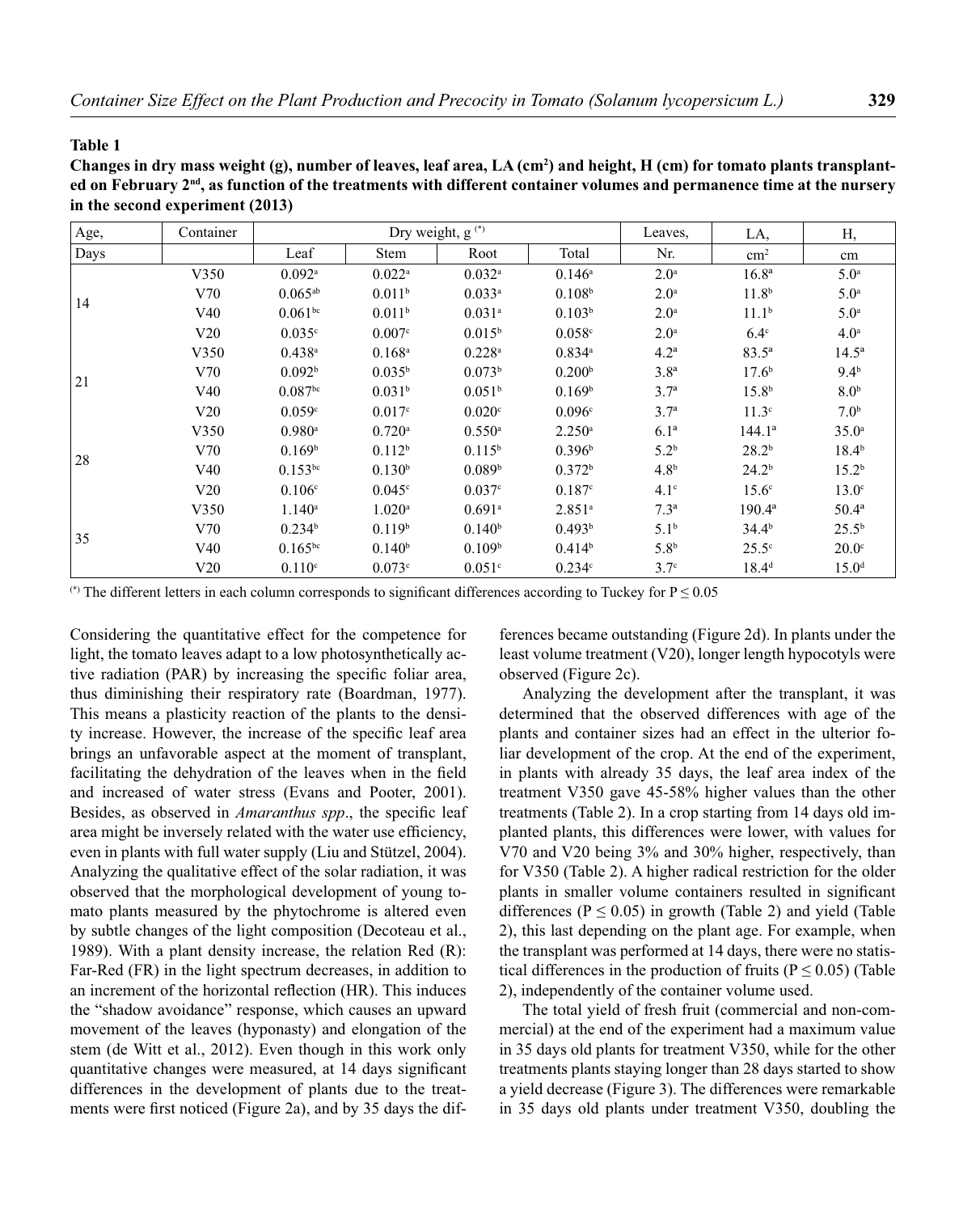#### **Table 2**

Changes in dry mass weight (g), number of leaves, leaf area, LA (cm<sup>2</sup>) and height, H (cm) for tomato plants at the end **of the experiment on April 9th, as function of the treatments with different container volumes and permanence time at the nursery in the second experiment (2013)** 

| Age, | Container | Dry weight, g <sup>(*)</sup> |                   |                   |                    |                     | Leaves,           | LA,                | Н,               |
|------|-----------|------------------------------|-------------------|-------------------|--------------------|---------------------|-------------------|--------------------|------------------|
| Days |           | Leaf                         | Stem              | Flower            | Fruits             | Total               | Nr.               | $\rm cm^2$         | cm               |
| 14   | V350      | $81.4^{\circ}$               | $24.5^{\rm a}$    | 4.8 <sup>a</sup>  | $63.1^{\circ}$     | 173.8 <sup>ab</sup> | $20.3^{\rm a}$    | $14835^{\circ}$    | $120^{\rm a}$    |
|      | V70       | $78.5^{\circ}$               | $24.5^{\circ}$    | 6.0 <sup>a</sup>  | 80.8 <sup>a</sup>  | 189.8 <sup>a</sup>  | $20.1^a$          | $14307^a$          | $120^{\rm a}$    |
|      | V40       | $68.4^{\circ}$               | $22.5^{\circ}$    | 4.6 <sup>a</sup>  | $68.2^{\rm a}$     | 163.7 <sup>b</sup>  | $20.1^a$          | $12466^{\rm b}$    | 114 <sup>b</sup> |
|      | V20       | 62.2 <sub>b</sub>            | $25.0^{\rm a}$    | 5.7 <sup>a</sup>  | $43.4^{\circ}$     | 136.3 <sup>b</sup>  | 18.8 <sup>b</sup> | $11336^{\circ}$    | 114 <sup>b</sup> |
| 21   | V350      | $85.8^{a}$                   | 30.6 <sup>a</sup> | 8.6 <sup>a</sup>  | $104.4^{ab}$       | $229.4^{ab}$        | $22.1^a$          | $16366^{\circ}$    | $150^{\circ}$    |
|      | V70       | 80.9 <sup>b</sup>            | 26.2 <sup>b</sup> | $7.3^{b}$         | $124.8^{\circ}$    | $239.2^a$           | $20.3^{b}$        | 15432 <sup>b</sup> | 139 <sup>b</sup> |
|      | V40       | 70.8 <sup>b</sup>            | 25.9 <sup>b</sup> | 7.5 <sup>ab</sup> | 78.7 <sup>b</sup>  | 182.9 <sup>b</sup>  | 20.1 <sup>b</sup> | 13505c             | 138 <sup>b</sup> |
|      | V20       | 66.3 <sup>b</sup>            | 25.8 <sup>b</sup> | 5.2 <sup>b</sup>  | 78.0 <sup>b</sup>  | 175.3 <sup>b</sup>  | 19.7 <sup>c</sup> | $12647$ °          | 134 <sup>c</sup> |
| 28   | V350      | 97.6 <sup>a</sup>            | 31.3 <sup>a</sup> | 8.5 <sup>a</sup>  | $171.6^a$          | 309.0a              | $23.0^{\circ}$    | $14347^a$          | $154^{\circ}$    |
|      | V70       | 83.0 <sup>b</sup>            | $31.2^a$          | $7.3^{b}$         | 138.4 <sup>b</sup> | 259.9ab             | 21.8 <sup>b</sup> | 11863 <sup>b</sup> | 145 <sup>b</sup> |
|      | V40       | 72.7 <sup>c</sup>            | 29.2 <sup>b</sup> | $7.3^{b}$         | $101.1^{ab}$       | 210.3 <sup>b</sup>  | $21.5^{b}$        | $10393^{bc}$       | 143 <sup>b</sup> |
|      | V20       | 70.0d                        | $26.0^\circ$      | 4.6 <sup>c</sup>  | 95.7 <sup>b</sup>  | 196.3 <sup>b</sup>  | $21.4^{b}$        | 8820 <sup>c</sup>  | $140^\circ$      |
| 35   | V350      | $100.3^a$                    | $36.5^{\circ}$    | 7.3 <sup>a</sup>  | $179.3^{\circ}$    | $323.4^a$           | $25.5^{\circ}$    | $16750^{\circ}$    | $162^{\rm a}$    |
|      | V70       | $85.0^{\circ}$               | $34.2^{ab}$       | $5.2^{bc}$        | 94.4 <sup>b</sup>  | $218.8^{b}$         | $23.2^{b}$        | 10637 <sup>b</sup> | 122 <sup>b</sup> |
|      | V40       | $78.0^{ab}$                  | $33.1^{bc}$       | 5.9 <sup>ab</sup> | 91.6 <sup>b</sup>  | 208.6 <sup>b</sup>  | $21.5^\circ$      | $11506^{bc}$       | 120 <sup>b</sup> |
|      | V20       | 72.0 <sup>b</sup>            | 28.9 <sup>c</sup> | $4.7^\circ$       | 86.9 <sup>b</sup>  | $192.5^{\rm b}$     | 19.6 <sup>c</sup> | 10558c             | 105 <sup>c</sup> |

(\*) The different letters in each column corresponds to significant differences according to Tuckey for  $P \le 0.05$ 





The bars on each point give the standard deviation from the average values

yield of all of the other containers with plants of the same age (Figure 3). Regarding the precocity, and calculating the average age values per container volume, an inverse proportional relation was observed between the days to anthesis



# **Fig. 4. Regression curve of the average values of number of days between sowing and anthesis for each volume (mL) of container in the second experiment (2013)**

and the container volume (Figure 4). The difference between V350 and V20 was 15 days (Figure 4). This was already measured by other investigations for transplants at 35 days, who determined that the bigger the container volume, the higher the anthesis precocity (Kemble et al., 1994). Analysis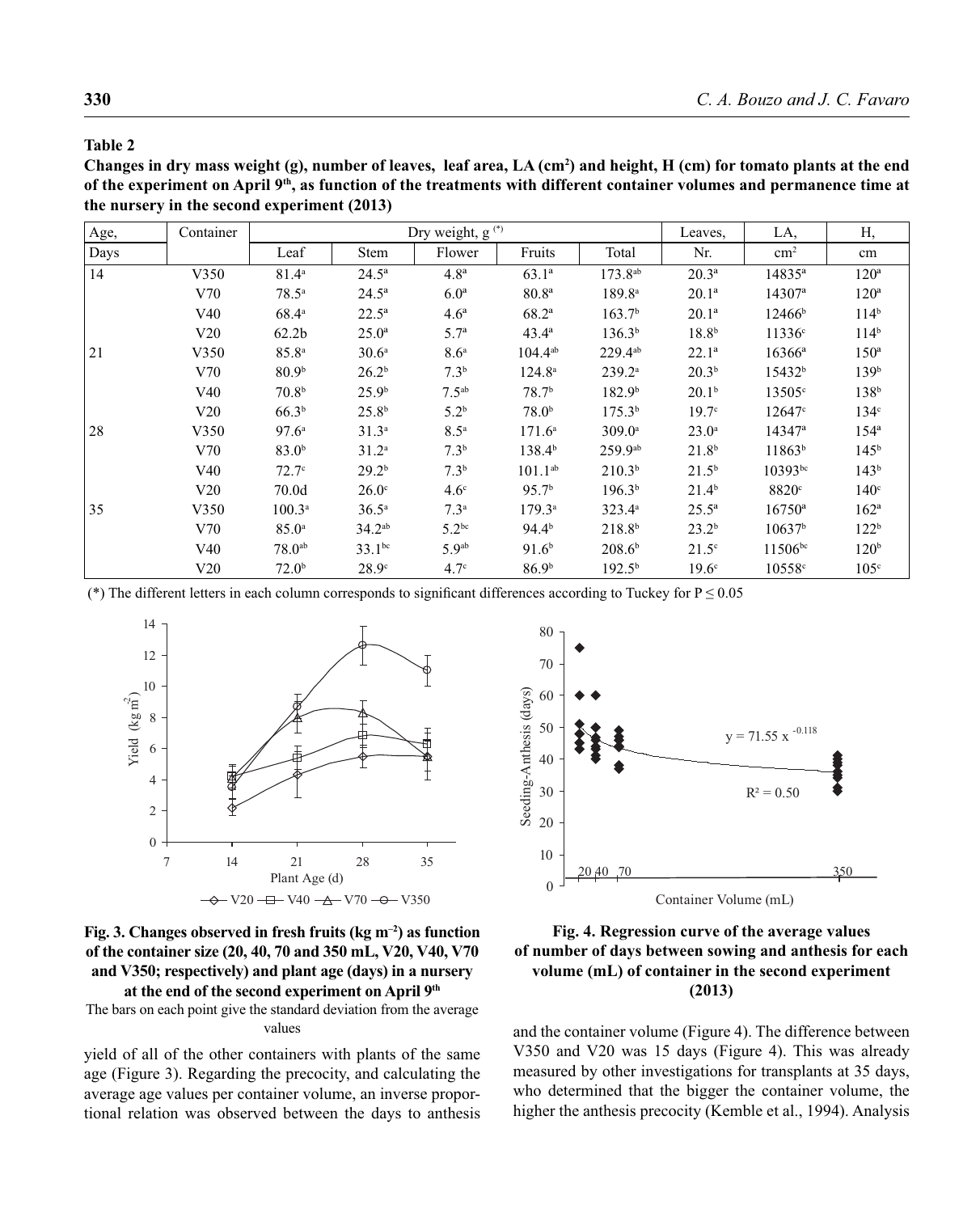of quantitative trait locus (QTLs) respective to transplant age in tomato showed that the roots could exert an influence on the gene expression for floral anthesis (Sumugat et al., 2011).

To compensate for the weakness of tomato plants produced in high-density trays, treatments with very low temperature watering have been proposed (5ºC) (Sun et al., 2010). Nevertheless, the treatment would not be able to overcome the stress caused by the physical restriction to root growth. For example, in treatments with lower volumes and 35 days old plants for transplant, the decrease in the precocity could be due to the initial difficulty in resuming the root growth after transplant. This can be explained not only by the lower size of the radical system at the moment of transplant (Table 1) but also by the alterations caused in the normal morphology by a reduced size container. This was point out long ago by Ruff et al. (1987).

Besides the alteration in growth, it was observed that the root weight was notably affected by the treatments, especially when comparing differences in root weight at 14 and 35 days (Table 1). Root weight for treatment V350 at 14 days was already double than in treatment V20, and at 35 days it was thirteen times higher (Table 1). The lesser growth in the lower volume containers reveals the direct effect made by the containers. It is expected that in the treatments of lower volume the radical density should increase (cm cm-3), as observed in *Salvia splendens* (van Iersel, 1997). Though actually it wasn't measured in this work, exactly this situation exposes the roots to a competition for oxygen, possibly being the reason of the lower plant growth (Shi et al., 2007). This hypoxia was already noticed in tomato plants grown in 25 mL containers, producing symptoms similar to flooding (Peterson et al., 1991). This effect would be related to an increment of the ethylene synthesis, since hypoxia stimulates the production of this hormone, through the activity increase of key enzymes such as 1-aminocyclopropane-1-carboxylate synthase (ACC) and ACC oxidase (Wang et al., 2002). In the root cortex the visible effect of the hypoxia is the formation of aerial spaces or parenchyma (Campbell and Drew, 1983). In a similar work on cauliflower we have observed the formation of aerenchyma as well as a remarkable increase of the ethylene emission, for 20 mL containers and 50 days old plants (recent data still not published).

Finally, the obtained results will allow a better technical decision making about the selection of the containers and the permanence time of the plant in the nursery. Besides, the results were in agreement with the observed behavior in similar work done on tomato and other horticultural species. Nevertheless, it is recommended to do further studies including the environmental conditions and the genotypes.

# **Conclusions**

The volume increase of the containers allowed obtaining plants of higher size, with a significant increase in weight and foliar area. Besides, the onset of the crop flowering accelerates with increasing of volumes. The physical restriction imposed by the lowest size container (20 mL) severely limited the plant growth after the first 14 days from sowing, and becoming worse with increasing age of the plants. An inverse proportional relation was found between the container size and the precocity, measured as the number of days between the floral anthesis and the first inflorescence. After 28 days, all the treatments, except the treatment with a 250 mL volume, started to decrease the yield of the fruits. In summary, the results gave evidence about the effect of the container size on the crop development and yield, and are in agreement with other formerly reported experimental works.

### **References**

- **Astegiano, E. D., J. C. Favaro and C. A. Bouzo**, 2001. Estimación del área foliar en distintos cultivares de tomate (*Lycopersicom esculentum* Mill.) utilizando medidas foliares lineales. *Inv. Agr. Prod. Protec. Veg*., **16** (2): 249–256.
- **Boardman, N. K.**, 1977. Comparative Photosynthesis of Sun and Shade Plants. *Ann. Rev. Plant Physiol.*, **28**: 355–377.
- **Carmi, A., J. D. Hesketh, W. T. Enos and D. B. Peters**, 1983. Interrelationships between shoot growth and photoynthesis as affected by root growth restriction. *Photosynthetica*, **17**: 240–245.
- **Choi, J. H., G. C. Chung, S. R. Suh, J. A. Yu, J. H. Sung and K. J. Choi,** 1997. Suppression of calcium transport to shoots by root restriction in tomato plants. *Plant Cell Physiol.*, **38** (4): 495–498.
- **de Witt, M., W. Kegge, J. B. Evers, M. Vergeer-van Eijk, P. Gankema, L. A. C. Voesenek and R. Pierik**, 2012. Plant neighbor detection through touching leaf tips precedes phytochrome signals. *PNAS*, **109** (36): 14705–14710.
- **Decoteau, D. R., M. J. Kasperbauer and P. G. Hunt**, 1989. Mulch surface color affects yield of fresh-market tomatoes. *J. Am. Soc. Hortic. Sci.*, **114** (2): 216–219.
- **Evans, J. R. and H. Pooter**, 2001. Photosynthetic acclimation of plants to growth irradiance: the relative importance of specific leaf area and nitrogen partitioning in maximizing carbon gain. *Plant Cell Environ.*, **24**: 755–767.
- Hameed, M. A., J. B. Reid and R. N. Rowe, 1987. Root confinement and its effects on the water relations, growth and assimilate partitioning of tomato (*Lycopersicon esculentum* Mill.). *Ann. Bot.-London*, **59**: 685–692.
- **Horley, M. B., J. S. Rowarth, M. C. T. Trought, M. F. Barnes and R. N. Rowe**, 1998. Variations in water availability and temperature in the root environment during root volume restriction studies. *New Zeal. J. Crop Hort.*, **26**: 127–134.
- **Ismail, M. R. and W. J. Davies**, 1998. Root restriction affects leaf growth and stomatal response: the role of xylem sap ABA. *Sci.*